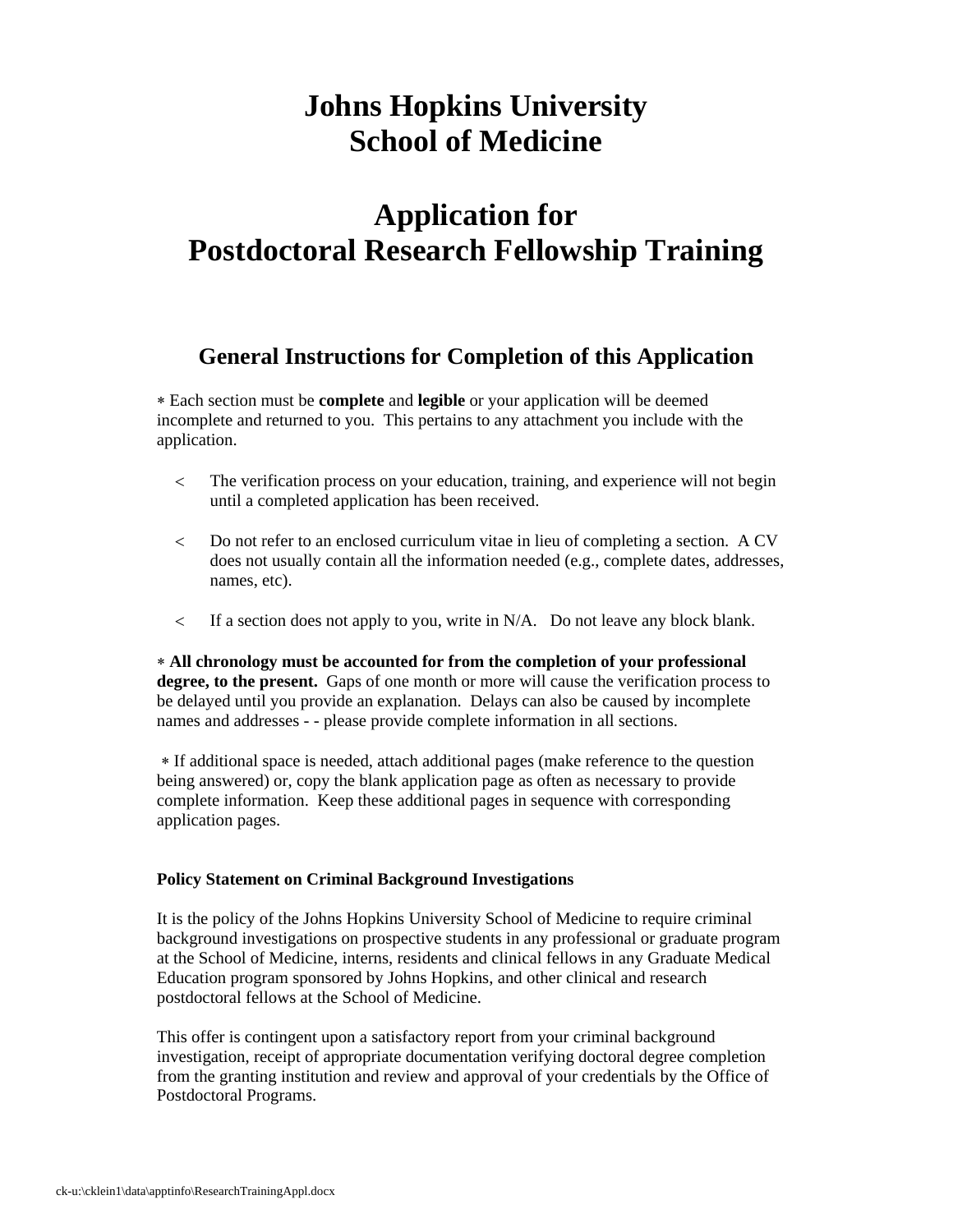**Reset Form**

| <b>Johns Hopkins University</b><br>School of Medicine<br>Edward D. Miller Research Building<br>733 North Broadway, Suite 147<br>Baltimore, Maryland 21205 |                               |  |  |
|-----------------------------------------------------------------------------------------------------------------------------------------------------------|-------------------------------|--|--|
| APPLICATION FOR APPOINTMENT AS RESEARCH FELLOW                                                                                                            |                               |  |  |
| Scientific Interest/Area of Research: Scientific Interest Area                                                                                            | Begin Date: <b>Example 20</b> |  |  |
| oli u 11 ili 12 ili 12 ili 12 ili 12 ili 12 ili 12 ili 12 ili 12 ili 12 ili 12 ili 12 ili 12 ili 12 ili 12 ili                                            |                               |  |  |

**Instructions:** Complete all sections (please print or type all responses). If a section does not pertain to you, mark as N/A (not applicable). Do not leave any section blank nor make reference to an attached CV.

|                                                                                                                                                                                                               | 1. Name:                                                           | Last         | First                             | Middle                  |  |  |
|---------------------------------------------------------------------------------------------------------------------------------------------------------------------------------------------------------------|--------------------------------------------------------------------|--------------|-----------------------------------|-------------------------|--|--|
|                                                                                                                                                                                                               | 2. Other Name Used:                                                | Last         | First                             | Middle                  |  |  |
|                                                                                                                                                                                                               | 3. United States Social Security Number:                           |              |                                   |                         |  |  |
|                                                                                                                                                                                                               | 4. Current / Local Address (include street, city, state, and zip): |              |                                   |                         |  |  |
|                                                                                                                                                                                                               | 5. Current / Local Telephone Number:                               |              |                                   |                         |  |  |
|                                                                                                                                                                                                               | 6. Permanent Address (include street, city, state, and zip):       |              |                                   |                         |  |  |
|                                                                                                                                                                                                               | 7. E-mail Address:                                                 |              |                                   |                         |  |  |
| 8.                                                                                                                                                                                                            | <b>Emergency Contact:</b>                                          |              |                                   |                         |  |  |
|                                                                                                                                                                                                               | Name                                                               | Relationship | Mailing Address or E-mail address | <b>Telephone Number</b> |  |  |
| Yes<br>No.<br>9. Citizenship: Are you a citizen of the United States:<br>If no, complete the following:<br>Entrance Date into U.S.__________________<br>Do you have DHS/CIS permission to work?<br> Yes<br>No |                                                                    |              |                                   |                         |  |  |
|                                                                                                                                                                                                               |                                                                    |              |                                   |                         |  |  |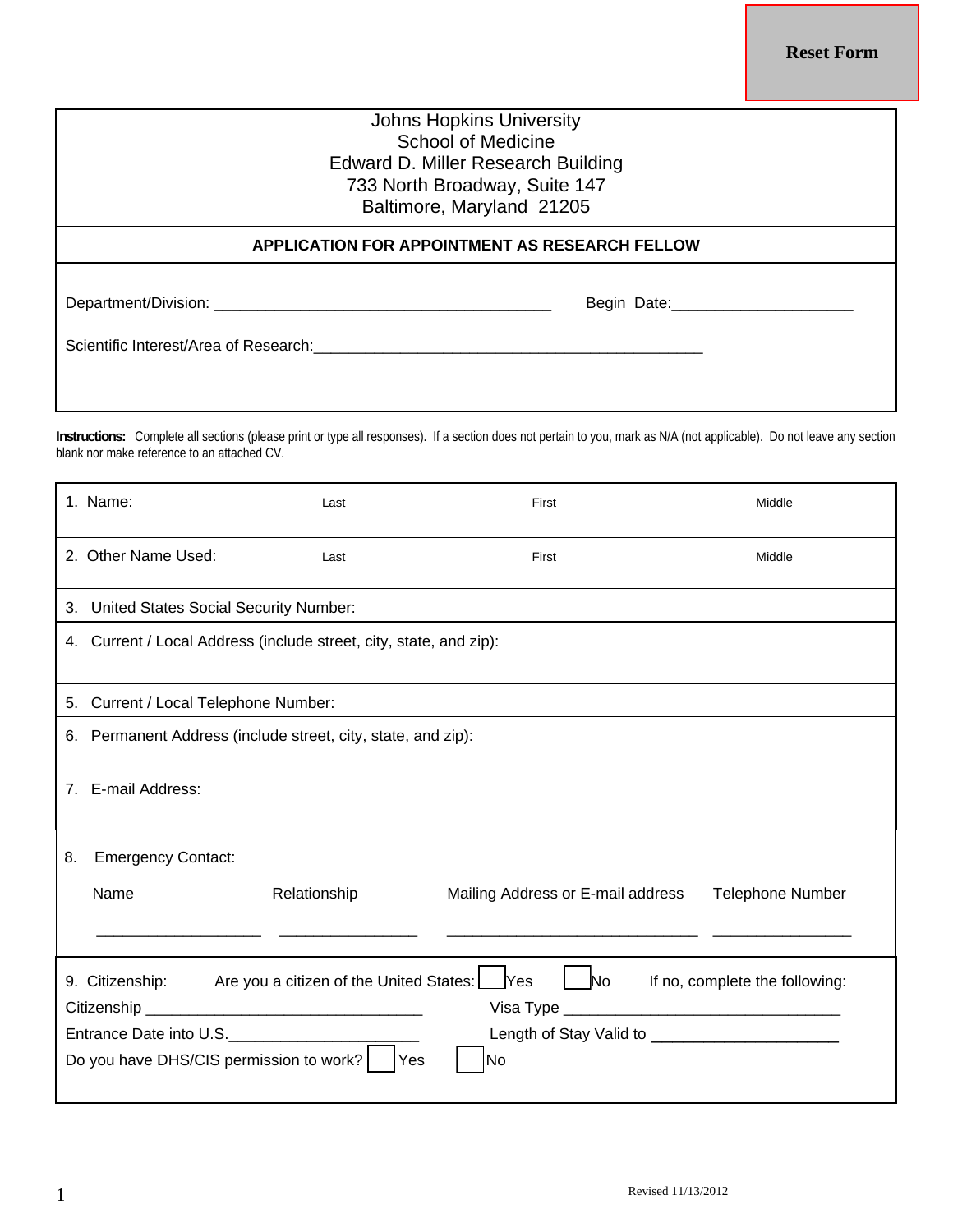| 10. College(s) Attended (undergraduate education):                                                                                                                                                                                                                                                                                                                                                                                                                                                                                      |  |  |  |  |
|-----------------------------------------------------------------------------------------------------------------------------------------------------------------------------------------------------------------------------------------------------------------------------------------------------------------------------------------------------------------------------------------------------------------------------------------------------------------------------------------------------------------------------------------|--|--|--|--|
|                                                                                                                                                                                                                                                                                                                                                                                                                                                                                                                                         |  |  |  |  |
|                                                                                                                                                                                                                                                                                                                                                                                                                                                                                                                                         |  |  |  |  |
| Degree(s) Conferred: _________________________                                                                                                                                                                                                                                                                                                                                                                                                                                                                                          |  |  |  |  |
| (Use continuation sheet, if necessary)                                                                                                                                                                                                                                                                                                                                                                                                                                                                                                  |  |  |  |  |
| 11. Professional Education or other doctoral program:                                                                                                                                                                                                                                                                                                                                                                                                                                                                                   |  |  |  |  |
|                                                                                                                                                                                                                                                                                                                                                                                                                                                                                                                                         |  |  |  |  |
|                                                                                                                                                                                                                                                                                                                                                                                                                                                                                                                                         |  |  |  |  |
|                                                                                                                                                                                                                                                                                                                                                                                                                                                                                                                                         |  |  |  |  |
| (Use continuation sheet, if necessary)                                                                                                                                                                                                                                                                                                                                                                                                                                                                                                  |  |  |  |  |
| 12. Have you ever been dismissed from a college, university or employment: No _____ Yes <b>L___</b> . If yes, please<br>provide details: (Use continuation sheet if necessary)                                                                                                                                                                                                                                                                                                                                                          |  |  |  |  |
| $\overline{N}$ $\overline{N}$ $\overline{N}$ $\overline{N}$ $\overline{N}$ $\overline{N}$ $\overline{N}$ $\overline{N}$ $\overline{N}$ $\overline{N}$ $\overline{N}$ $\overline{N}$ $\overline{N}$ $\overline{N}$ $\overline{N}$ $\overline{N}$ $\overline{N}$ $\overline{N}$ $\overline{N}$ $\overline{N}$ $\overline{N}$ $\overline{N}$ $\overline{N}$ $\overline{N}$ $\overline{$<br>If yes, provide<br>Have any of your research activities been subject to disciplinary actions:<br>details (Use continuation sheet if necessary). |  |  |  |  |
| Have you ever been convicted of a felony and/or misdemeanor? No $\boxed{\phantom{1}}$ Yes $\boxed{\phantom{1}}$ If yes, please provide<br>details. (Use continuation sheet if necessary.)                                                                                                                                                                                                                                                                                                                                               |  |  |  |  |
| For appointments effective July 1, 2007 and later, a Criminal Background Investigation will be required prior to<br>commencing training. Please see Policy Statement on the Instruction Page of this application.                                                                                                                                                                                                                                                                                                                       |  |  |  |  |
| 13. List all employment/professional appointments since completion of doctoral degree, in chronological order:                                                                                                                                                                                                                                                                                                                                                                                                                          |  |  |  |  |
|                                                                                                                                                                                                                                                                                                                                                                                                                                                                                                                                         |  |  |  |  |
|                                                                                                                                                                                                                                                                                                                                                                                                                                                                                                                                         |  |  |  |  |
|                                                                                                                                                                                                                                                                                                                                                                                                                                                                                                                                         |  |  |  |  |
|                                                                                                                                                                                                                                                                                                                                                                                                                                                                                                                                         |  |  |  |  |
|                                                                                                                                                                                                                                                                                                                                                                                                                                                                                                                                         |  |  |  |  |
|                                                                                                                                                                                                                                                                                                                                                                                                                                                                                                                                         |  |  |  |  |
| Dates Attended (Month/Years): National Contract of Contract Contract of Contract Contract Contract Contract Contract Contract Contract Contract Contract Contract Contract Contract Contract Contract Contract Contract Contra                                                                                                                                                                                                                                                                                                          |  |  |  |  |
|                                                                                                                                                                                                                                                                                                                                                                                                                                                                                                                                         |  |  |  |  |
|                                                                                                                                                                                                                                                                                                                                                                                                                                                                                                                                         |  |  |  |  |
|                                                                                                                                                                                                                                                                                                                                                                                                                                                                                                                                         |  |  |  |  |
| (Use continuation sheet, if necessary)                                                                                                                                                                                                                                                                                                                                                                                                                                                                                                  |  |  |  |  |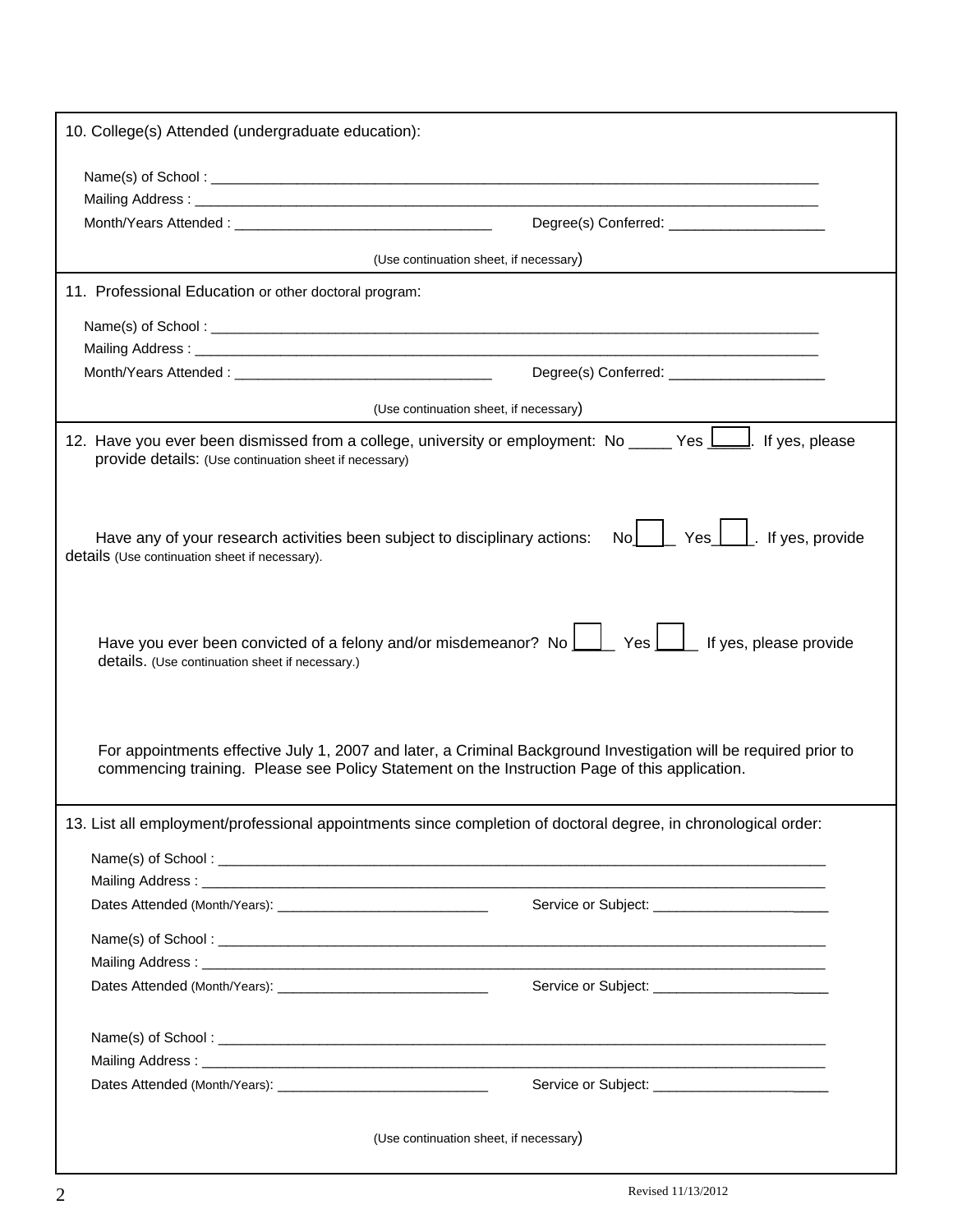| 14. Please explain any gaps in training, appointments or employment since receipt of professional degree. Any gap<br>of one month or more must be explained.                                                                                                                                                              |                                        |                               |  |  |
|---------------------------------------------------------------------------------------------------------------------------------------------------------------------------------------------------------------------------------------------------------------------------------------------------------------------------|----------------------------------------|-------------------------------|--|--|
|                                                                                                                                                                                                                                                                                                                           |                                        |                               |  |  |
|                                                                                                                                                                                                                                                                                                                           | (Use continuation sheet, if necessary) |                               |  |  |
| 15. Awards and Honors Received:                                                                                                                                                                                                                                                                                           |                                        |                               |  |  |
| 16. Publications (attach list in lieu of listing here):                                                                                                                                                                                                                                                                   |                                        |                               |  |  |
| 17. Languages Spoken:                                                                                                                                                                                                                                                                                                     |                                        |                               |  |  |
| 18. Professional References: Names and addresses of individuals who have worked extensively with you or have been<br>responsible for professional observation of you. Do not list: relatives by blood or marriage nor persons who cannot attest to<br>your current level of professional competency and technical skills. |                                        |                               |  |  |
| Name                                                                                                                                                                                                                                                                                                                      | <b>Mailing Address</b>                 | Day-time Telephone            |  |  |
|                                                                                                                                                                                                                                                                                                                           |                                        | Email _______________________ |  |  |
|                                                                                                                                                                                                                                                                                                                           |                                        |                               |  |  |
|                                                                                                                                                                                                                                                                                                                           |                                        |                               |  |  |
|                                                                                                                                                                                                                                                                                                                           |                                        | Email _______________________ |  |  |
|                                                                                                                                                                                                                                                                                                                           |                                        |                               |  |  |
|                                                                                                                                                                                                                                                                                                                           |                                        |                               |  |  |
|                                                                                                                                                                                                                                                                                                                           |                                        |                               |  |  |
|                                                                                                                                                                                                                                                                                                                           |                                        |                               |  |  |
|                                                                                                                                                                                                                                                                                                                           |                                        |                               |  |  |
|                                                                                                                                                                                                                                                                                                                           |                                        |                               |  |  |
|                                                                                                                                                                                                                                                                                                                           |                                        |                               |  |  |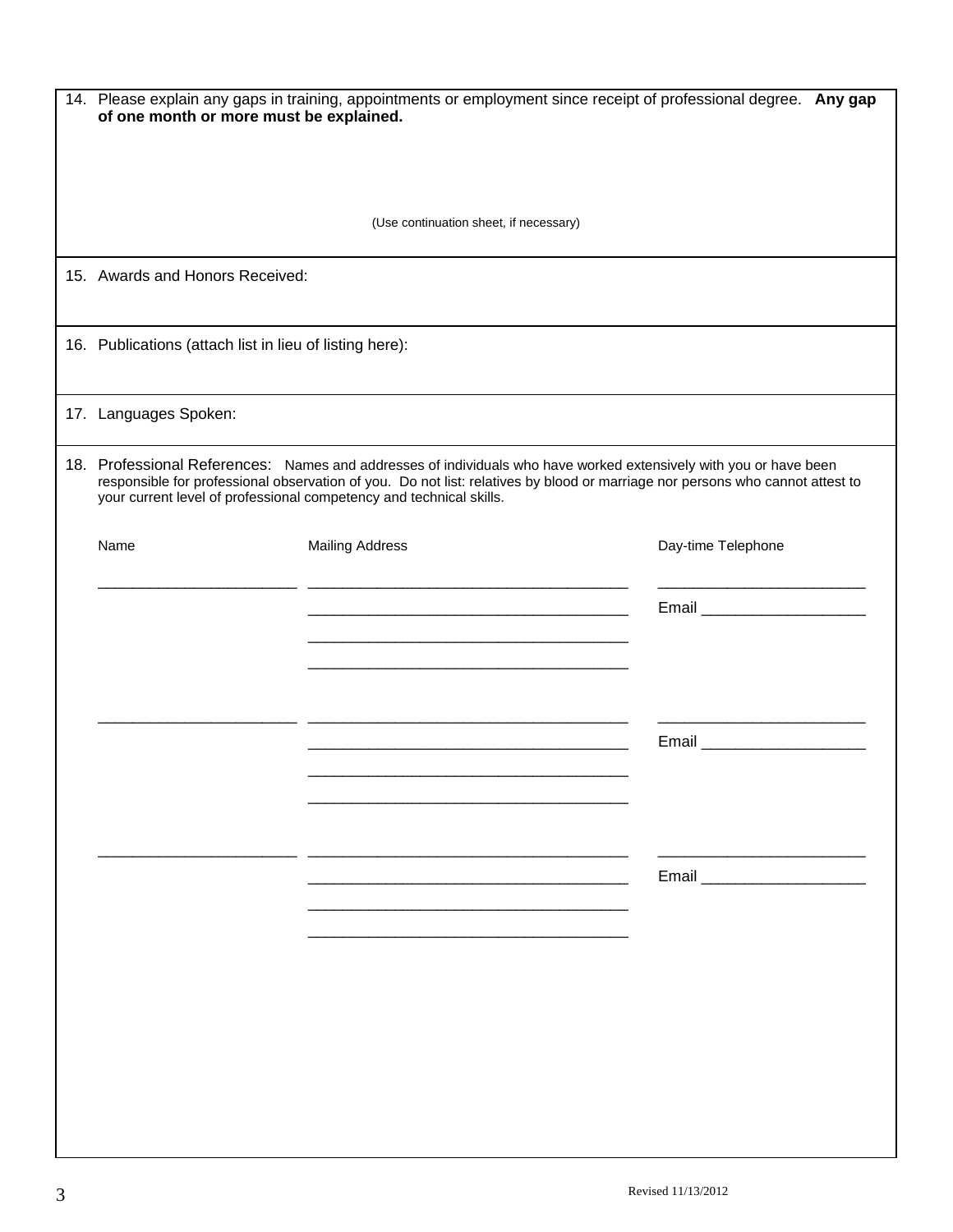**Continuation Page:** Use this page to document additional information. Please make reference to the number of the question being answered. Copy as necessary.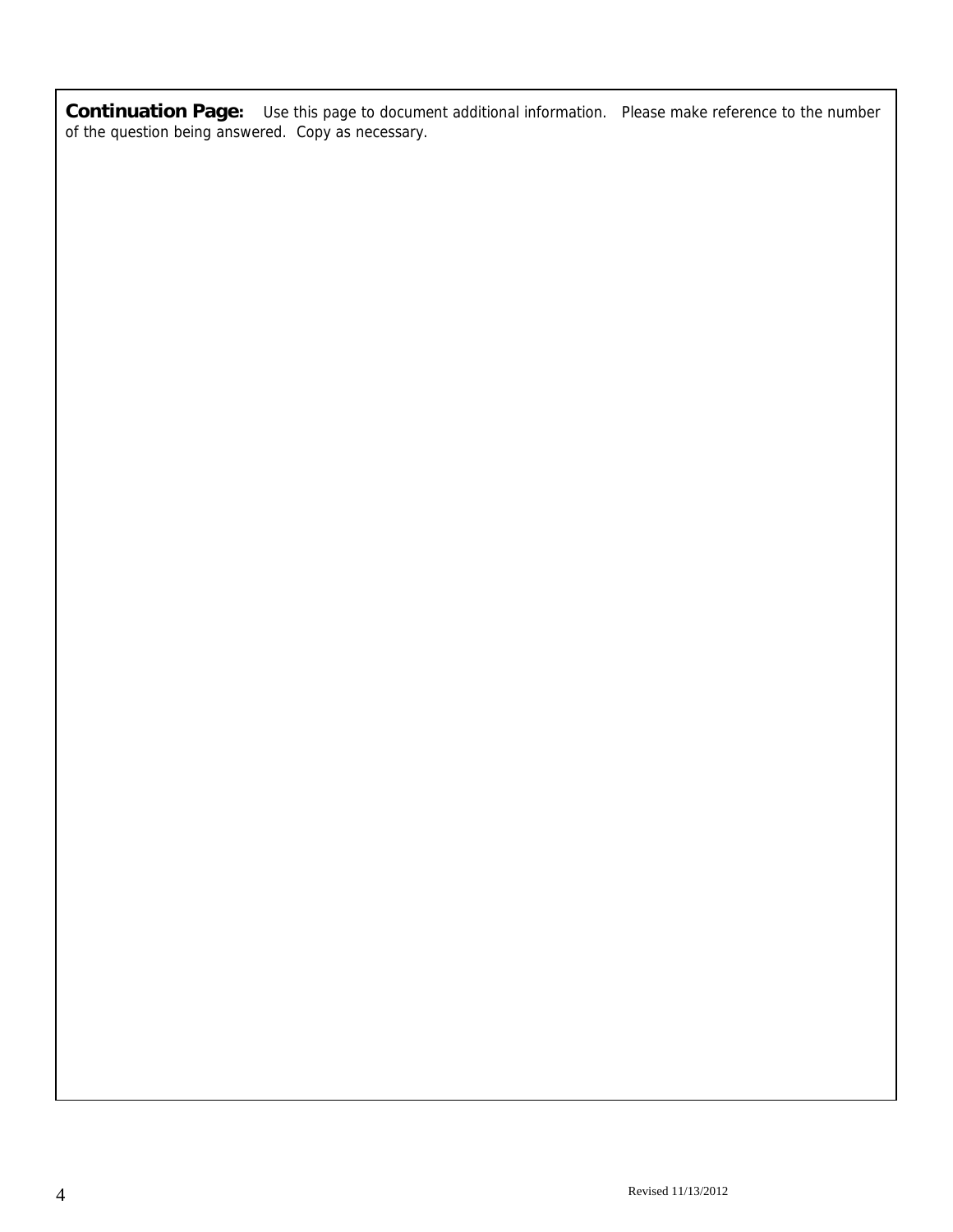| <b>Statement of Applicant:</b> |  |  |  |
|--------------------------------|--|--|--|
|--------------------------------|--|--|--|

| -- I fully understand that any significant misstatements in, or omissions from, this application may |
|------------------------------------------------------------------------------------------------------|
| constitute cause for denial of appointment to or summary dismissal from, The Johns Hopkins           |
| University.                                                                                          |

-- All information submitted by me in this application is true to the best of my knowledge and belief.

-- I authorize the University and its representatives to consult with institutions and their representatives and others, in regard to this application.

-- I release from liability the University, its representatives and agents for their actions or omissions performed in good faith and without malice in evaluating the application as well as those who provide information to the University in good faith and without malice, and I consent to the release of such information, including otherwise privileged or confidential information.

-- I consent to the release of information to other institutions and persons with a legitimate interest and agree to hold the University, its representatives and agents free of liability for their actions performed in good faith as a part of the credentialing process.

-- I understand that the information required herein is continuing in nature and I agree to provide any changes in the information provided; i.e., address, name, employment, professional appointment, etc. I agree to furnish, upon request, an update on any information provided in this application.

 *A copy of this Statement of Applicant may be used as original authorization to verify information in this application.* 

Date \_\_\_\_\_\_\_\_\_\_\_\_\_\_\_\_\_\_\_\_\_\_\_\_\_\_\_\_\_\_\_\_\_\_\_ Signature \_\_\_\_\_\_\_\_\_\_\_\_\_\_\_\_\_\_\_\_\_\_\_\_\_\_\_\_\_\_\_\_\_\_\_\_\_\_

Printed Name \_\_\_\_\_\_\_\_\_\_\_\_\_\_\_\_\_\_\_\_\_\_\_\_\_\_\_\_\_\_\_\_\_\_

 The Johns Hopkins Institutions do not discriminate on the basis of race, color, gender, religion, age, national or ethnic origin, sexual orientation, disability, marital or veteran status, or any other occupationally irrelevant criteria.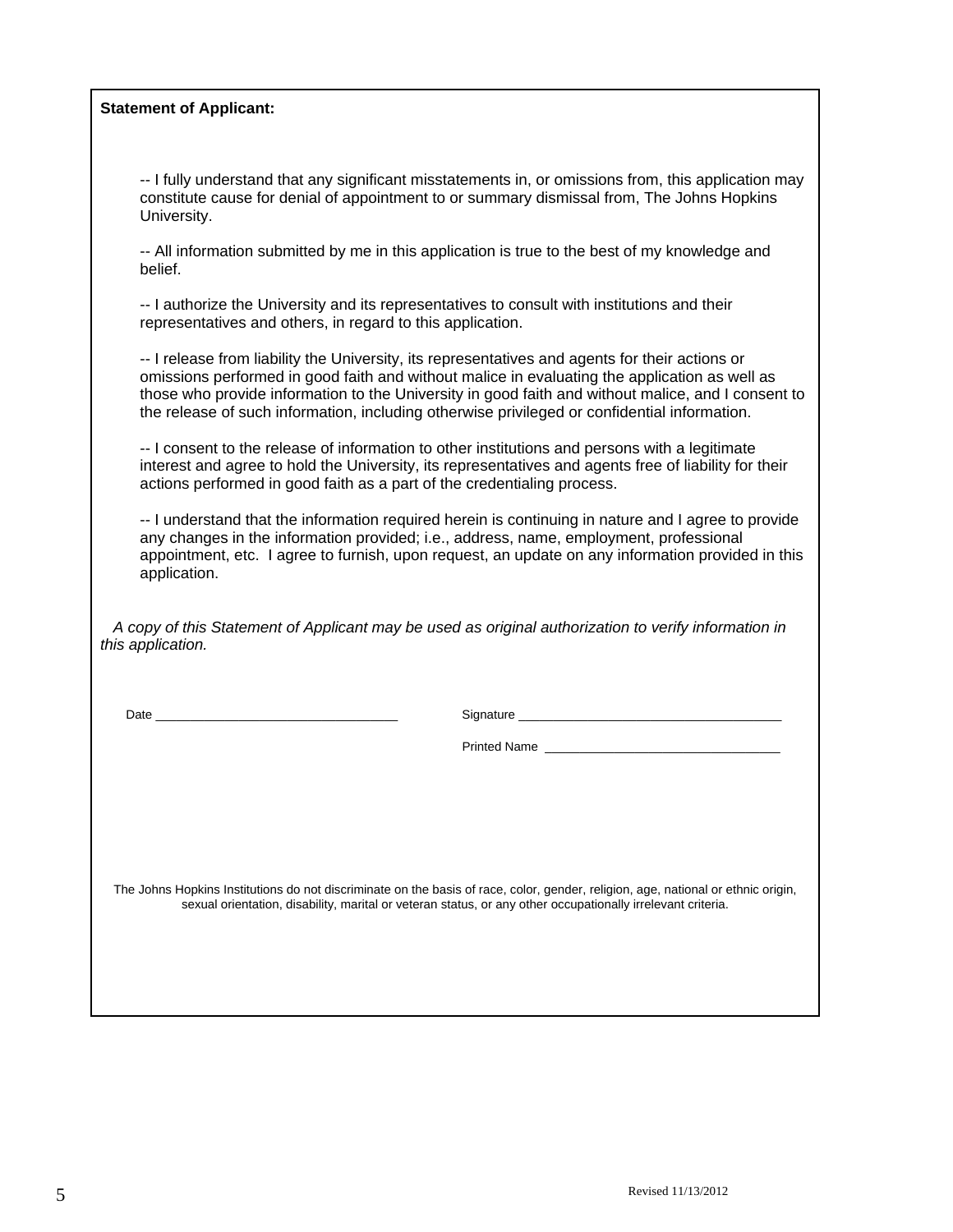| ×<br>× | ۰, |
|--------|----|
|        |    |

Name \_\_\_\_\_\_\_\_\_\_\_\_\_\_\_\_\_\_\_\_\_\_\_\_\_\_\_\_\_\_\_\_\_\_\_\_\_ Department to which Applying \_\_\_\_\_\_\_\_\_\_\_\_\_\_\_\_\_\_\_\_\_\_\_\_\_\_\_\_

please print Date Completed \_\_\_\_\_\_\_\_\_\_\_\_\_\_\_\_\_\_\_\_\_\_\_\_\_\_\_\_\_\_\_\_\_\_\_\_\_\_\_\_

| Supplemental Biographical Information                                                                                    |                                                                                                                                                                                                                                                |                                                                                                                                                               |                             |  |  |  |
|--------------------------------------------------------------------------------------------------------------------------|------------------------------------------------------------------------------------------------------------------------------------------------------------------------------------------------------------------------------------------------|---------------------------------------------------------------------------------------------------------------------------------------------------------------|-----------------------------|--|--|--|
| The information requested is for statistical purposes only and will not be used during consideration of the application. |                                                                                                                                                                                                                                                |                                                                                                                                                               |                             |  |  |  |
| 1.                                                                                                                       | Date of Birth                                                                                                                                                                                                                                  | 2. Place of Birth                                                                                                                                             | 3. Gender<br>Female<br>Male |  |  |  |
| 4.                                                                                                                       | Ethnicity/Race:                                                                                                                                                                                                                                |                                                                                                                                                               |                             |  |  |  |
|                                                                                                                          | (Self-Identification)                                                                                                                                                                                                                          |                                                                                                                                                               |                             |  |  |  |
| A.                                                                                                                       | Ethnicity:                                                                                                                                                                                                                                     |                                                                                                                                                               |                             |  |  |  |
|                                                                                                                          |                                                                                                                                                                                                                                                | Of Hispanic or Latino Origin (a person of Cuban, Mexican, Puerto Rican, South or<br>Central American, or other Spanish culture or origin regardless of race). |                             |  |  |  |
|                                                                                                                          | Not of Hispanic or Latino origin                                                                                                                                                                                                               |                                                                                                                                                               |                             |  |  |  |
| В.                                                                                                                       | Race: (Please check ALL that apply.)                                                                                                                                                                                                           |                                                                                                                                                               |                             |  |  |  |
|                                                                                                                          | of Africa.                                                                                                                                                                                                                                     | Black or African American: A person having origins in any of the original groups                                                                              |                             |  |  |  |
|                                                                                                                          | Asian: Includes persons having origins in any of the original peoples of the Far East,<br>Southeast Asia, the Indian sub-continent (e.g., Cambodia, China, Japan, Korea,<br>Malaysia, Pakistan, the Philippine Islands, Thailand and Vietnam). |                                                                                                                                                               |                             |  |  |  |
|                                                                                                                          | American Indian or Alaskan native: Includes persons having origins in any of the<br>original peoples of North America and South America (including Central America),<br>and who maintains tribal affiliation or community attachment.          |                                                                                                                                                               |                             |  |  |  |
|                                                                                                                          | Native Hawaiian or Other Pacific Islander: A person having origins in any of the<br>original peoples of Hawaii, Guam, Samoa, or other Pacific Islands.                                                                                         |                                                                                                                                                               |                             |  |  |  |
|                                                                                                                          | White: Includes persons having origins in any of the original peoples of Europe,<br>North Africa or the Middle East.                                                                                                                           |                                                                                                                                                               |                             |  |  |  |
| 5.                                                                                                                       | Marital Status:                                                                                                                                                                                                                                |                                                                                                                                                               |                             |  |  |  |
| 6.                                                                                                                       | Name of Spouse:                                                                                                                                                                                                                                |                                                                                                                                                               |                             |  |  |  |
| 7.                                                                                                                       | Name(s) of Children and Year(s) of Birth:                                                                                                                                                                                                      |                                                                                                                                                               |                             |  |  |  |
|                                                                                                                          |                                                                                                                                                                                                                                                |                                                                                                                                                               |                             |  |  |  |